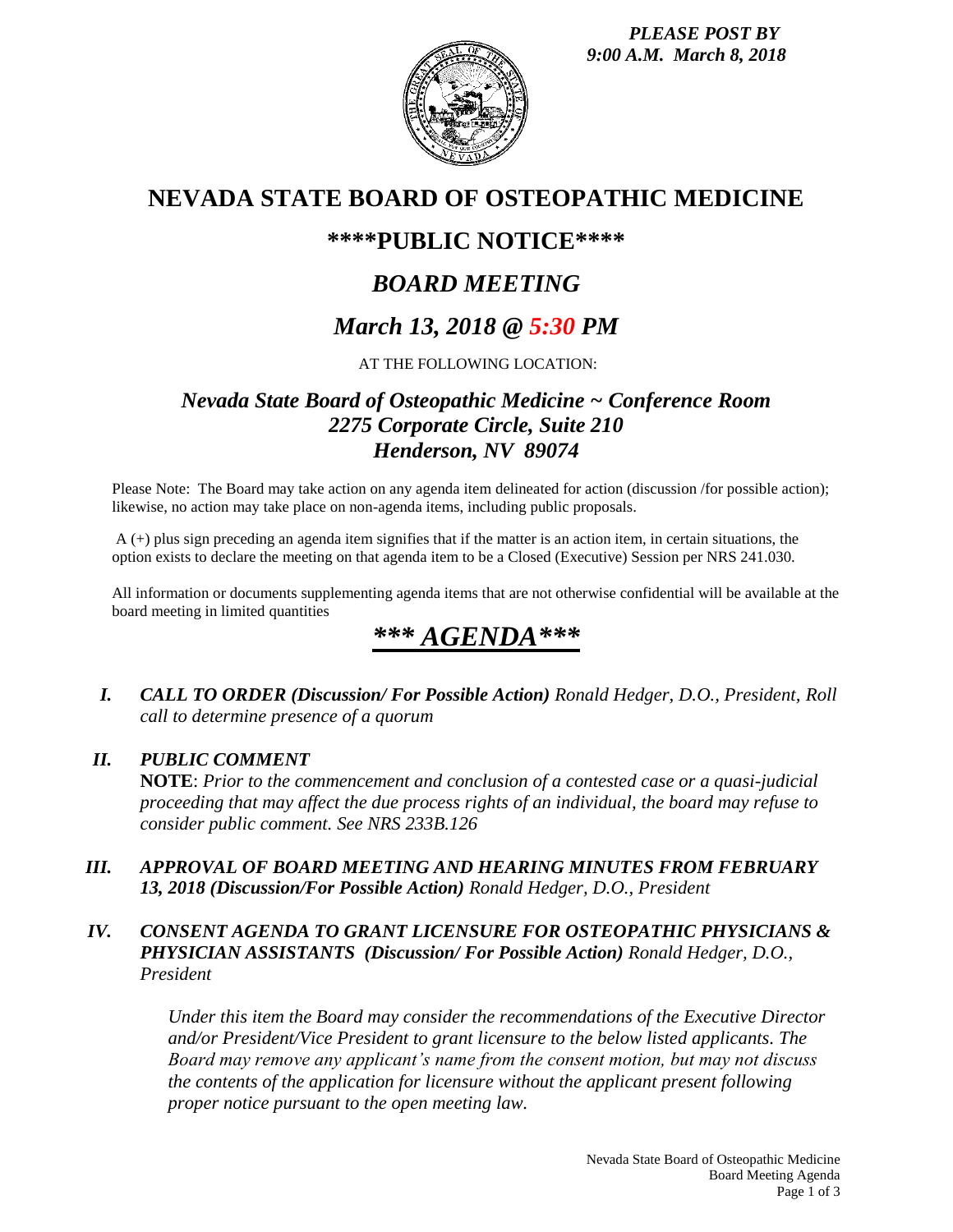### **Osteopathic Physician Name Specialty**

*Shamla Badery, D.O. Internal Medicine Yizhou, Ernst, D.O. OB/GYN Jason Feldman, D.O. Anesthesiology Robert Lifferth, D.O. Emergency Medicine Michael Manning, D.O. Orthopedic Surgery Navin Muliyil, D.O. Internal Medicine Young-In Park, D.O. Internal Medicine Ricky Swearingen, D.O. Family Medicine Thinh Tang, D.O. Internal Medicine Melinda Velez, D.O. OB/GYN Naomi Warner, D.O. Ophthalmology Kevin Yu, D.O. Internal Medicine*

*Bryan Croft, PA-C Ricardo Cruz, D.O. Dustin Van Orman, PA-C Scott Glickman, D.O.*

### *Special Licenses NRS.633.411:*

*Daniel Dawson, D.O. Kingman/Sunrise Chauntelle Vidinha, D.O. Kingman/Sunrise*

*Ramir Arcega, D.O. Anatomic Pathology*

### *Physician Assistant Supervising Physician*

*Susan Jimenez, PA-C Eithne-Marie Barton, D.O.*

*Joseph Zeal, D.O. UNLVSOM – General Surgery*

### *V. +CONSIDERATION OF APPLICATION FOR FULL LICENSURE FOR OSTEOPATHIC PHYSICIAN LAMONT TYLER, D.O.,(personal appearance),*

*(Discussion/For Possible Action) NOTE: The Board may go into closed session pursuant to NRS 241.030 to move to a closed session because the discussion may involve this applicant's character, alleged misconduct, professional competence, or similar items. Ronald Hedger, D.O., President* 

### *VI. EXECUTIVE DIRECTOR'S REPORT*

- *a. Financial Statements*
- *b. Licensing*
- *c. Interstate Medical Licensure Compact update*
- *d. Reserve Policy*
- *VII. LEGAL REPORT (Discussion/Action) by Louis Ling, Board Counsel and/or Rosalie Bordelove, Deputy Attorney General*

## *VIII. ITEMS FOR FUTURE DISCUSSION/ACTION/UPCOMING AGENDA*

*IX. PRESIDENT'S REPORT on Board Business, Ronald Hedger, D.O., President*

## *X. PUBLIC COMMENT*

*Prior to the commencement and conclusion of a contested case or a quasi-judicial proceeding that may affect the due process rights of an individual, the board may refuse to consider public comment. See NRS 233B.126.*

*Under the public comment item, members of the public may bring matters not appearing on this agenda to the attention of the Board. The Board may discuss but may not act on*